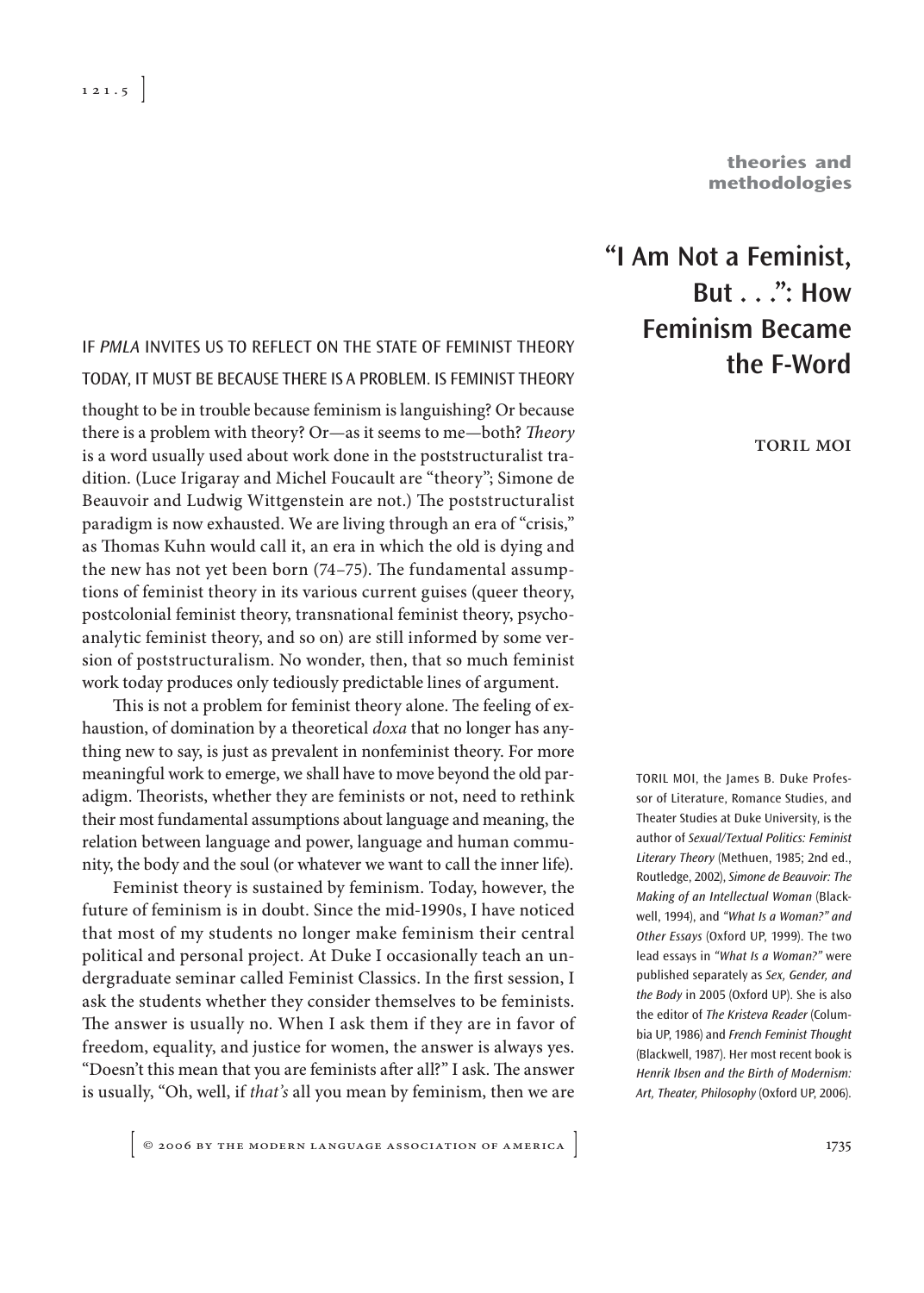feminists. But we would never *call* ourselves feminists." When I ask why they wouldn't, a long, involved discussion slowly reveals that on my liberal, privileged American campus, young women who would never put up with legal or institutional injustice believe that if they were to call themselves feminists, other people would think that they must be strident, domineering, aggressive, and intolerant and—worst of all—that they must hate men.<sup>1</sup>

Of course, some young women gladly call themselves feminists today. What I find unsettling is that there are so few of them at a time when at least some feminist views are shared by most women and men. After all, women who sign up for a course called Feminist Classics are not usually against feminism, yet they are determined to keep the dreaded F-word at arm's length. We are witnessing the emergence of a whole new generation of women who are careful to preface every gender-related claim that just might come across as unconventional with "I am not a feminist, but. . . ."

### **Conservative Extremists**

What has caused the stunning disconnect between the idea of freedom, justice, and equality for women and the word *feminism*? One reason is certainly the success of the conservative campaign against feminism in the 1990s, when some extremely harsh things were said by conservatives with high media profiles. In 1992 Pat Robertson infamously declared, "The feminist agenda is not about equal rights for women. It is about a socialist, anti-family political movement that encourages women to leave their husbands, kill their children, practice witchcraft, destroy capitalism and become lesbians."2 The same year, Rush Limbaugh did his bit for patriarchy by popularizing the term "feminazis":

I prefer to call the most obnoxious feminists what they really are: feminazis. [A friend of mine] coined the term to describe any female

who is intolerant of any point of view that challenges militant feminism. I often use it to describe women who are obsessed with perpetuating a modern-day holocaust: abortion. . . .

A feminazi is a woman to whom the most important thing in life is seeing to it that as many abortions as possible are performed. Their unspoken reasoning is quite simple. Abortion is the single greatest avenue for militant women to exercise their quest for power and advance their belief that men aren't necessary. (193)

Some of Robertson's and Limbaugh's extreme claims have disappeared from view. The reference to witchcraft has had no shelf life. Robertson's accusations of socialism and anticapitalism have not lived on either, not because socialism has become more acceptable in the United States but because capitalism has enjoyed virtually unchallenged global rule since 1989. The antiabortion rhetoric has not changed much since 1992: such language remains as divisive as ever. The truly distressing part is that the rest of this demagoguery has become part of the mainstream of American culture.

Robertson begins, cleverly, by splitting feminism off from its historical roots, namely the demand for equal rights for women. This move trades on the fact that in 1992 feminists had succeeded in gaining more rights for women than ever before. Because equal rights have become generally accepted, Robertson implies, that demand can no longer define feminism. Instead, feminists are presented as irrational extremists who want far more than equal rights: they hate the family, detest their husbands (if they have any), and go on to become lesbians. (Robertson takes for granted that the idea of becoming a lesbian will be distasteful to right-thinking Americans.) By calling feminists child killers, he reinforces the theme of the destruction of the family and casts feminists as demonic destroyers, the polar opposites of the angelic Christian mothers who love their husbands and cherish their children. Feminists, the message is, are full of hate.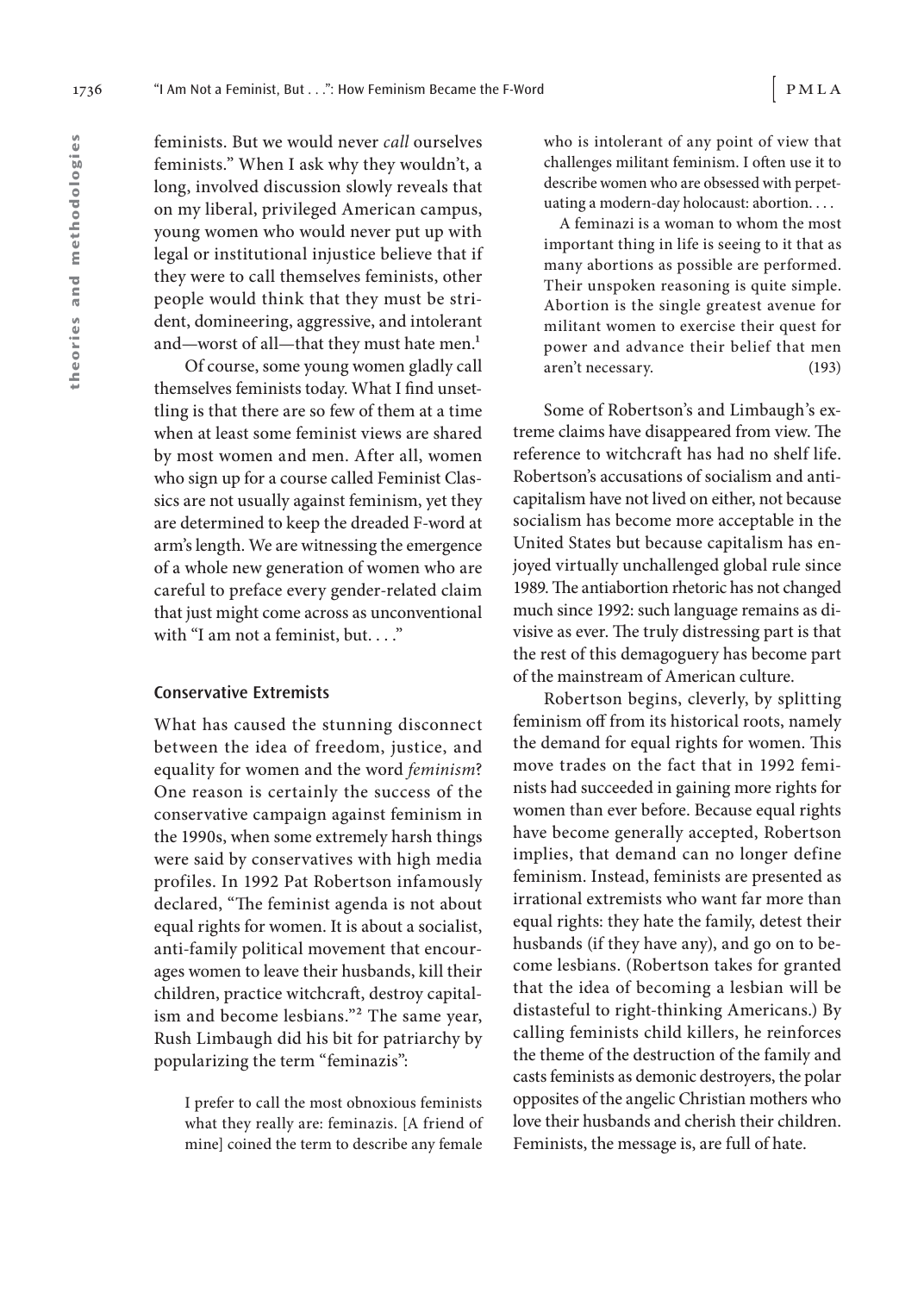Limbaugh's infamous neologism foregrounds abortion: feminists are nazis, gleefully fueling the holocaust of unborn children. But this is not all there is to it. The claim is, after all, that a "feminazi" is "any female who is intolerant of any point of view that challenges militant feminism." If we wonder what "militant feminism" is, we learn, at the end of the quotation, that "militant women" are characterized by their "quest for power" and their "belief that men aren't necessary."

However objectionable they may be, Robertson's and Limbaugh's vociferous rantings outline three fundamental ideas about feminism that have become virtual commonplaces across the political spectrum today: (1) feminists hate men and consider all women innocent victims of evil male power; (2) feminists are particularly dogmatic, inflexible, intolerant, and incapable of questioning their own assumptions; and (3) since every sensible person is in favor of equality and justice for women, feminists are a bunch of fanatics, a lunatic fringe, an extremist, power-hungry minority whose ideas do not merit serious assessment.

## **Disenchanted Feminists**

If such ideas had been promoted only by extreme conservatives, they would never have gained widespread acceptance. In the 1990s, however, similar ideas were also voiced by liberals and even the left. Notably, a whole range of feminists and ex-feminists, or self-styled feminists wanting to remake feminism in their own image, set up the same clichés as straw targets, the better to claim their own difference from them. In the 1990s an array of books promoted various "new" or "reformed" kinds of feminism—"equity feminism," "power feminism," "tough cookie feminism"—and they all appeared to assume that it was necessary to start by attacking feminism in general.<sup>3</sup>

Let us begin with the ideas that feminists hate men and that they take an uncritical view of women. In the 1990s many wouldbe reformers of feminism spent a lot of time distancing themselves from such ideas, thus reinforcing the thought that most feminists were in fact given to simplistic and melodramatic thinking. "[M]en are not guilty simply because they are men and women are not beyond reproach simply because they are women," Katie Roiphe complained in 1994 (xvii).4 In the same year, one of America's leading feminist bashers, Christina Hoff Sommers, went so far as to claim that feminists hate men so much that they also hate all the women who refuse to hate men: "no group of women can wage war on men without at the same time denigrating the women who respect those men" (256). "Gender feminists," as Sommers calls them, constantly "condescend to, patronize, and pity the benighted females who, because they have been 'socialized' in the sex/gender system, cannot help wanting the wrong things in life. Their disdain for the hapless victims of patriarchy is rarely acknowledged" (258).

In *Sacred Cows* (1999), the British columnist Rosalind Coward, once a well-known feminist theorist, proclaimed that she could no longer consider herself a feminist, since she no longer shared the "fundamental feminist convictions that women can never be powerful in relationship to men, and conversely, that men can never occupy a position of vulnerability" (6). In America the conservative Cathy Young declared almost the same thing in a 1999 book symptomatically called *Ceasefire! Why Women and Men Must Join Forces to Achieve True Equality*: "By focusing on women's private grievances, feminism not only promotes a kind of collective feminine narcissism . . . but links itself to the myth of female moral superiority and the demonization of men" (6). Even an otherwise stalwart feminist such as Susan Faludi was seduced by the idea: "Blaming a cabal of men has taken feminism about as far as it can go," she wrote in *Stiffed*, her 1999 book about the plight of men in America (605).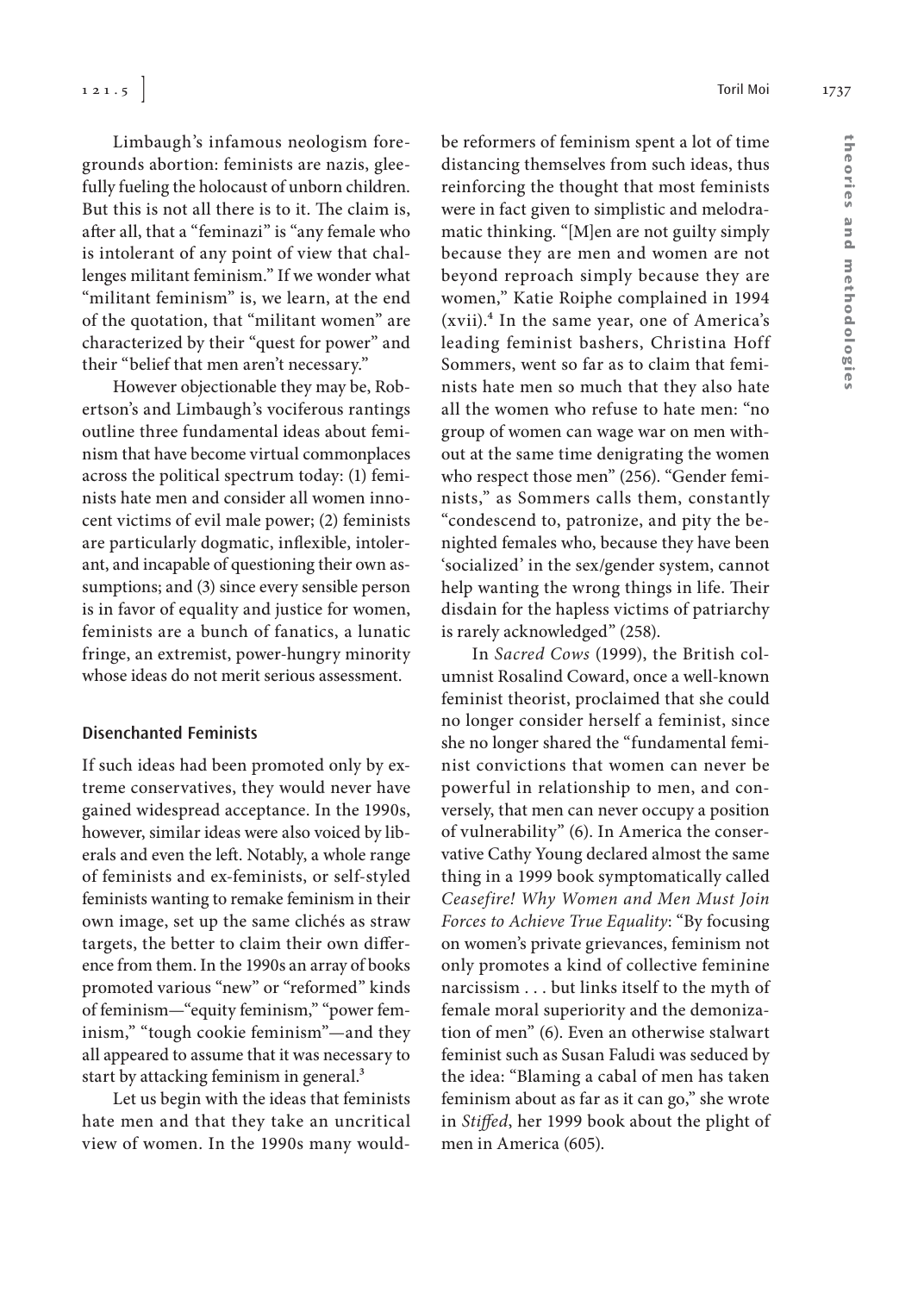Then there is the charge that feminists are a bunch of fanatics, incapable of questioning their own assumptions, intolerant of criticism, hellbent on suppressing opposition—in short, the Savonarolas of contemporary gender politics. This too was taken up by women with competing projects, not least by Camille Paglia, who in 1992 claimed that "feminism is in deep trouble, that it is now overrun by Moonies or cultists who are desperate for a religion and who, in their claims of absolute truth, are ready to suppress free thought and free speech" (*Sex* 304).

The complaint that feminists are a bunch of dogmatic Stalinists is particularly useful for people with books to promote. If the author insists that she is writing against an "establishment" ferociously opposed to her views, even tired old thoughts can be presented as new and radical. Perhaps that is why Roiphe's *The Morning After* also denounced feminism for promoting "[t]he lethal belief that we should not publicly think or analyze or question our assumptions"  $(xxi)$ .<sup>5</sup> According to Roiphe, the feminist thought police had even taken over the media: "On issues like sexual harassment and date rape, there has been one accepted position in the mainstream media recycled and given back to us again and again in slightly different forms," she complained (xxii). By contrast, her own book is presented as a courageous act of dissent from such all-pervasive dogmatism.<sup>6</sup>

If Roiphe thought of herself as a *dissenter*, Young, who grew up in the Soviet Union, called herself a *dissident* (10). Alluding to the courageous resistance of the anti-Stalinist dissidents of Eastern Europe—the Solzhenitsyns and Sakharovs of the cold-war era—the word casts the feminist basher as a lone voice speaking up against the gender gulags constructed by the feminist central committee that runs the country, once perhaps the land of the free but now delivered up to the "radical feminist establishment."<sup>7</sup> Given such conspiracy theories, it is sobering to discover that these dissidents seem to have suffered no persecution by the feminist politburo, nor have their books ever been burned on feminazi bonfires.

The most insidious form of feminist bashing subtly promotes the idea that feminists are a lunatic fringe, divorced from the preoccupations of ordinary women. Whereas conservatives will say this openly, in the books by feminists and ex-feminists from the 1990s the same work is done through a series of vague, disparaging references to what "some" or "many" feminists do or think. Such formulations have now become ubiquitous, not least in liberal newspapers and magazines.

Reviewing Faludi's *Stiffed* in 1999, Michiko Kakutani casually remarked, "[This book] eschews the reductive assumptions purveyed by many feminists" (B8). Here the word doing the dirty ideological work is "many." "Some," "most," "much," "often," "certain," and so on work in the same way. "A dogged stupidity pervades much feminist writing about sexuality," Daphne Patai claimed in *Heterophobia* (178). A young British feminist basher, Natasha Walter, piled up the modifiers: "the theme that has *often* been given *most* attention by *recent* feminists is the theme of hostility [toward heterosexuality]. The rejection of heterosexual romance came to dominate *certain* feminist arguments" (110; my italics). Such formulations enable the speaker to avoid having to name the "some," the "many," and the "certain" feminists who are said to espouse them. (This has the added advantage of sidestepping the pesky question of evidence.) No need, either, to ask whether *any* feminists have ever maintained the "reductive assumptions" manufactured for the purpose of presenting the writer as the soul of reason.

The subtle little sideswipes against "some" or "many" or "certain" feminists gain ideological power precisely from their vagueness, which acts like a blank screen for readers to project their worst fears on, thus enabling the feminist basher to trade on every negative stereotype of feminism in the cultural imagination. The seemingly mild-mannered references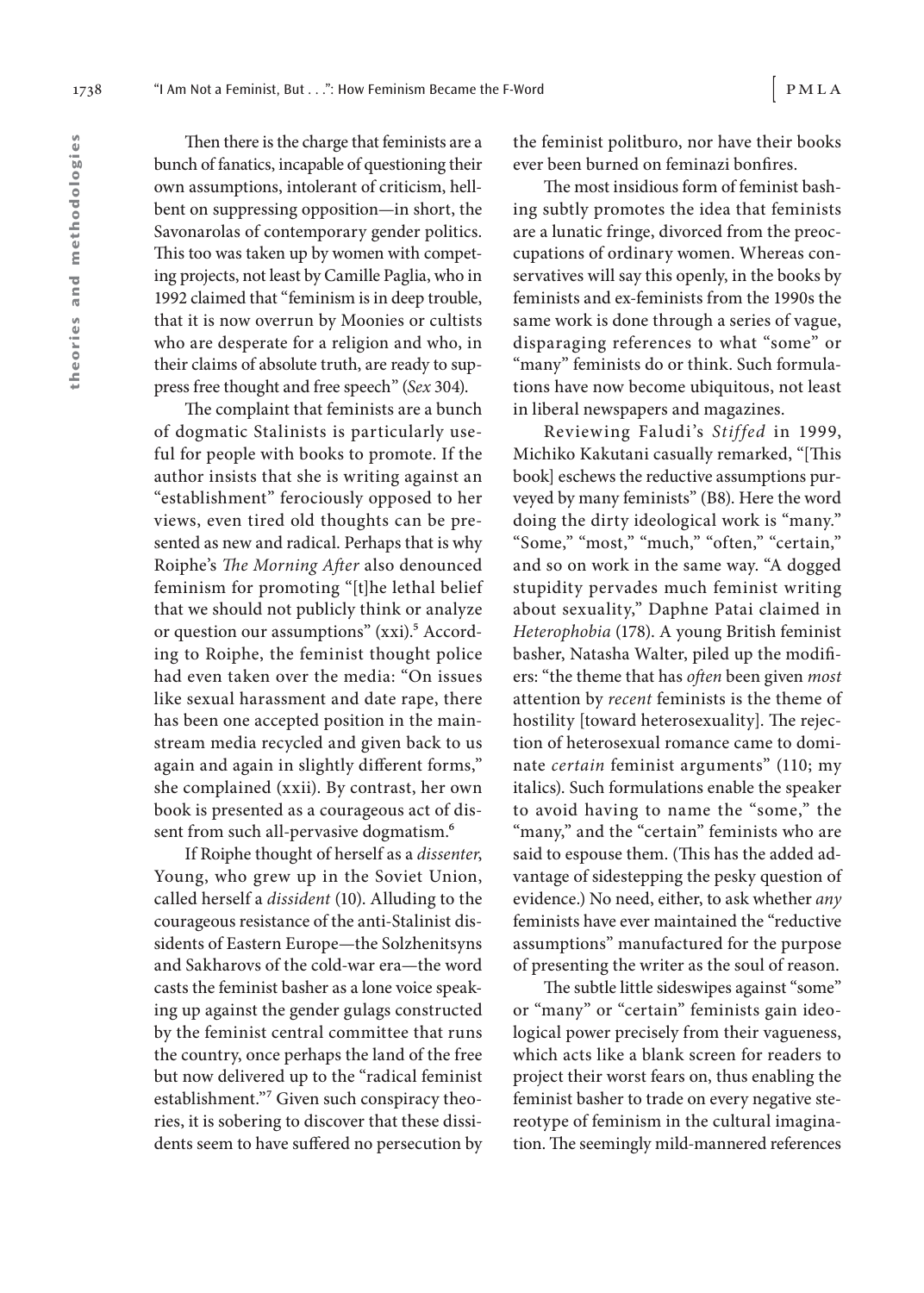in fact mobilize a set of unspoken, fantasmatic pictures. "Some feminists are reductive." "Many feminists hate men." Now it's up to us to imagine exactly what the reductive man haters do and where they are. In this insidious way, bra-burning lesbians on horseback, castrating bitches eating men for breakfast, or whining victim-feminists crying date rape and sexual harassment without the slightest provocation can easily become the secret backdrop of the apparently innocuous references to "some" or "many" or "certain" feminists.<sup>8</sup>

### **A Future for Feminist Theory?**

I have tried to show that in the 1990s a wave of books and essays by malcontent feminists and ex-feminists, or women with various ideas of how to change feminism, furthered the conservative feminist-bashing agenda. Some did it consciously; others simply played into antifeminist hands. The result is the situation we see today: *feminism* has been turned into the unspeakable F-word, not just among students but in the media too. It is no coincidence that the stream of more or less popular books trying to reform feminism has ceased to flow. Nor have I read much about feminism in newspapers and magazines lately: it is as if the issue is so dead that it is no longer worth mentioning. Instead I see an ever-escalating number of articles on how hard it is for women to combine work and motherhood and how young women today feel free to forget the "strident" or "dogmatic" feminism of their mothers' generation. Women who in the 1970s might have turned to a feminist analysis of their situation now turn to self-help books, some of which in fact hand out a fair amount of basic, sensible feminist advice but—of course—without ever using the F-word. It is difficult to avoid the conclusion that the very word *feminism* has become toxic in large parts of American culture.

The complaints of the feminist-bashing women of the 1990s conjure up an image of the feminist as an emotionally unresponsive,

rejecting, cold, domineering, and powerful mother figure. My students take the strident, aggressive, man-hating feminist to be an image of what they would turn into if they were to become feminists. What they all see, I fear, is a woman who cannot hope to be loved, not so much because she is assumed to be unattractive (although there is that too) as because she doesn't seem to know what love is.

This image of feminists and feminism is horrifying and reveals a dire state of affairs. Clearly academic feminism—feminist criticism and feminist theory—has done nothing to improve the general cultural image of feminism over the past fifteen years or so. This may not be surprising: in America the divide between academia and the general culture is particularly deep and difficult to cross. Yet if we—academic feminists—do not take up the challenge, can we be sure that others will?

If feminism is to have a future, feminist theory—feminist thought, feminist writing—must be able to show that feminism has wise and useful things to say to women who struggle to cope with everyday problems. We need to show that good feminist writing can make more sense than self-help books when it comes to understanding love and relationships, for example. We need to show that a feminist analysis of women's lives can make a real difference to those who take it seriously. That is exactly what Simone de Beauvoir's *The Second Sex* did in 1949. A magnificent example of what feminist theory can be at its best, *The Second Sex* ranges with style and wit from history and philosophy through sex, sexuality, and motherhood to clothing and makeup. Beauvoir's book is at once profoundly philosophical and profoundly personal, and because it takes the ordinary and the everyday as the starting point for serious thought, it speaks to ordinary readers as well as to professional philosophers.<sup>9</sup>

Beauvoir's insights remain fundamental to contemporary feminism. But she analyzed the world she lived in. We need to analyze our own world. A *Second Sex* for our time would have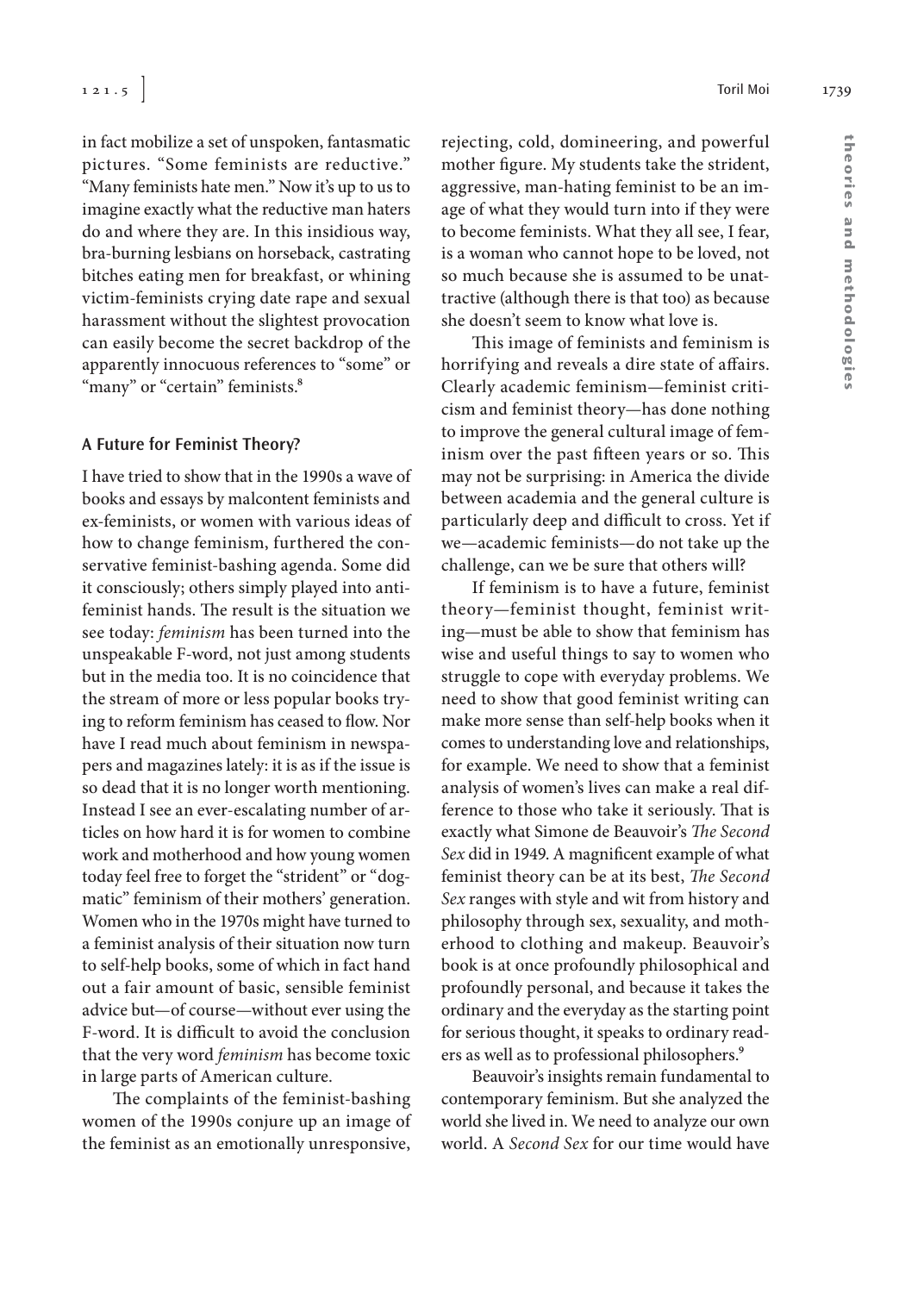to have a genuinely global range, illuminate everyday life, be readable by academics and nonacademics alike, yet still develop genuinely new ideas about what women's oppression today consists in, so that it can point the way toward (further) liberation in every field of life. It would have to take culture, literature, and the arts as seriously as it does history, philosophy, psychology and psychoanalysis, economics, politics, and religion. It would have to deal with personal development, work, education, love, relationships, old age, and death, while fully taking account of all the changes in women's situation since 1949. Given the amount of research on women that has been done over the past fifty years, it may no longer be possible for any one person to do all this. Perhaps we should hope for a handful of books to take the place of *The Second Sex* rather than just one.

Beauvoir was committed to political and individual freedom and to serious philosophical exploration of women's everyday life. To me, these remain exemplary commitments for a feminist, and poststructuralism has not been overly friendly toward them. In 1949, moreover, Beauvoir was a member of an inspiring new intellectual movement. As she was writing *The Second Sex*, she felt the excitement of deploying new and powerful ideas to generate insights in every field. Women coming to intellectual maturity at the tail end of poststructuralism have to struggle free of the legacy of an intellectual tradition that has been fully explored. We won't get a fresh and freshly convincing analysis of women's situation until we find new theoretical paradigms. Perhaps the new feminist voices we all need to hear are getting ready to speak right now.

## **NOTES**

2. Schwartz and Cooper. This quotation quickly turned up on T-shirts. Today it is all over the Internet. (When I Googled the exact wording of the whole quotation, I got almost ten thousand hits.) Feminist bashing is of course not new. Perhaps it all began over two hundred years ago when Horace Walpole called Mary Wollstonecraft a "hyena in petticoats" (Janes 299).

3. "Equity feminism" is Christina Hoff Sommer's creation, "power feminism" comes from Naomi Wolf, "tough cookie feminism" is one of Camille Paglia's many creative formulations for her inimitable brand of thought (*Vamps and Tramps* xii).

4. The original book was published in 1993. My quotations come from the paperback, which was published in 1994, with a new introduction.

5. Not surprisingly, in her next book Paglia praised *The Morning After* as evidence of her own growing influence (*Vamps and Tramps* xvi).

6. "Intolerance of dissent" is the refrain of Roiphe's introduction to the paperback edition, published in 1994 (xiii–xxiii).

7. On the back cover of Young's *Ceasefire!*, Sommers thoughtfully provides an enemy, proclaiming the book a "brilliantly reasoned indictment of the radical feminist establishment." Sommers, incidentally, is the only other feminist singled out for praise alongside Roiphe by Camille Paglia (*Vamps and Tramps* xvi).

8. The phrase "lesbians on horseback" comes from Stephanie Theobald (85), who has it from the British columnist Julie Burchill.

9. These are themes I explore in *Sex, Gender and the Body*.

# **WORKS CITED**

- Beauvoir, Simone de. *The Second Sex*. Trans. H. M. Parshley. New York: Vintage, 1989. Trans. of *Le deuxième sexe*. 2 vols. Paris: Gallimard, 1949.
- Coward, Rosalind. *Sacred Cows: Is Feminism Relevant to the New Millennium?* London: Harper, 1999.
- Faludi, Susan. *Stiffed: The Betrayal of the American Man*. New York: Morrow, 1999.
- Janes, R. M. "On the Reception of Mary Wollstonecraft's *A Vindication of the Rights of Woman*." *A Vindication of the Rights of Woman*. By Mary Wollstonecraft. Ed. Carol Poston. 2nd ed. New York: Norton, 1988. 297–307.
- Kakutani, Michiko. "What Has Happened to Men? An Author Tries to Answer." Rev. of *Stiffed*, by Susan Faludi. *New York Times* 28 Sept. 1991: B1+.
- Kuhn, Thomas S. *The Structure of Scientific Revolutions*. 3rd ed. Chicago: U of Chicago P, 1996.
- Limbaugh, Rush. *The Way Things Ought to Be*. New York: Pocket, 1992.

<sup>1.</sup> Feminist Classics always has men in it too. They usually have different reasons for not wanting to call themselves feminists, which I shall not discuss here.